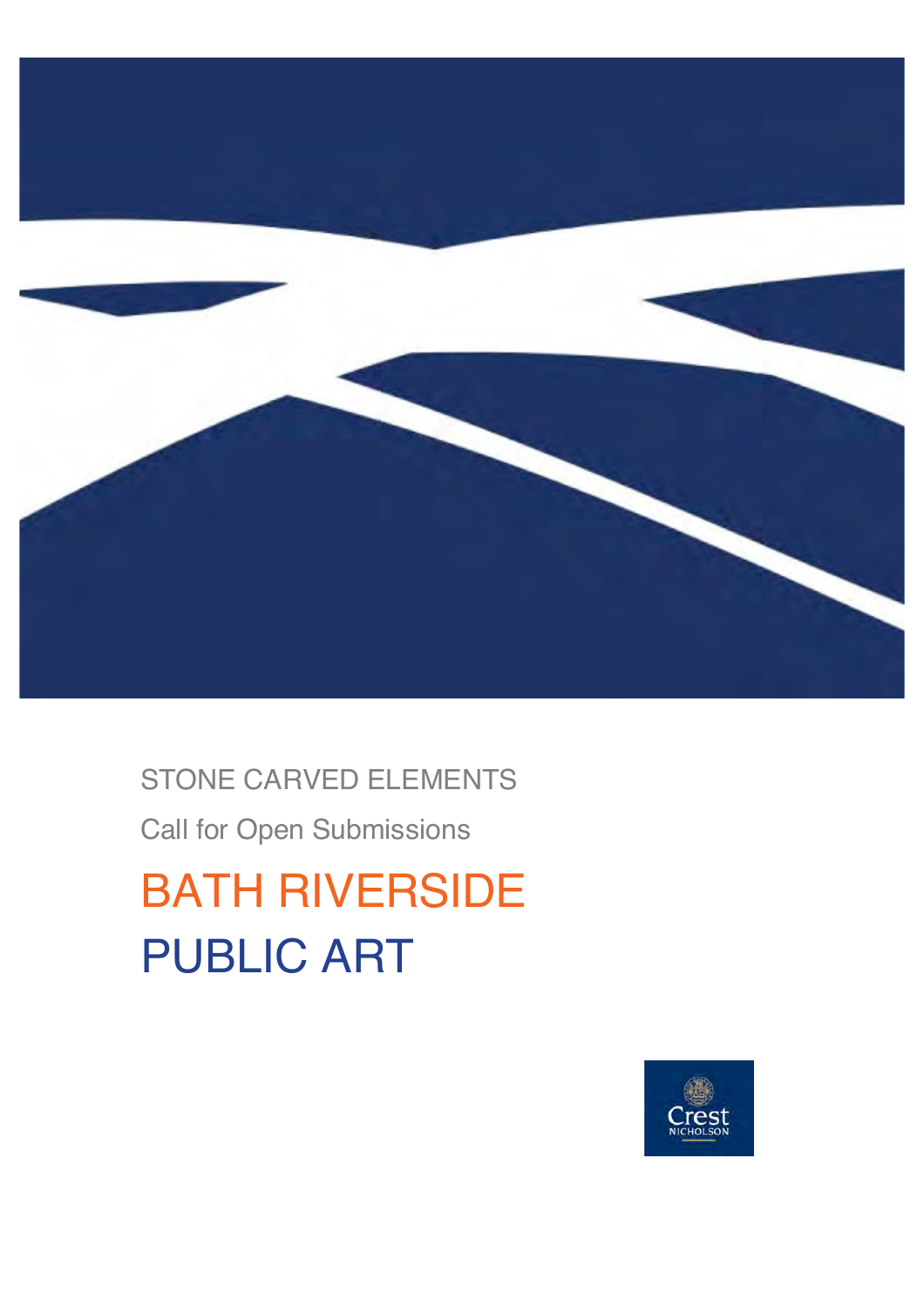### **Contents**

**Background The Commissioner Who can take part? What are we are looking for? What is the Theme? Looking for inspiration? How do I take part? Why the** £**10? What will I get? What size can my stone piece be? Can I do more than one? How long have I got? How do I submit my stonework? Who is on the selection panel? When will I know if my work has been selected? What happens if I get selected?**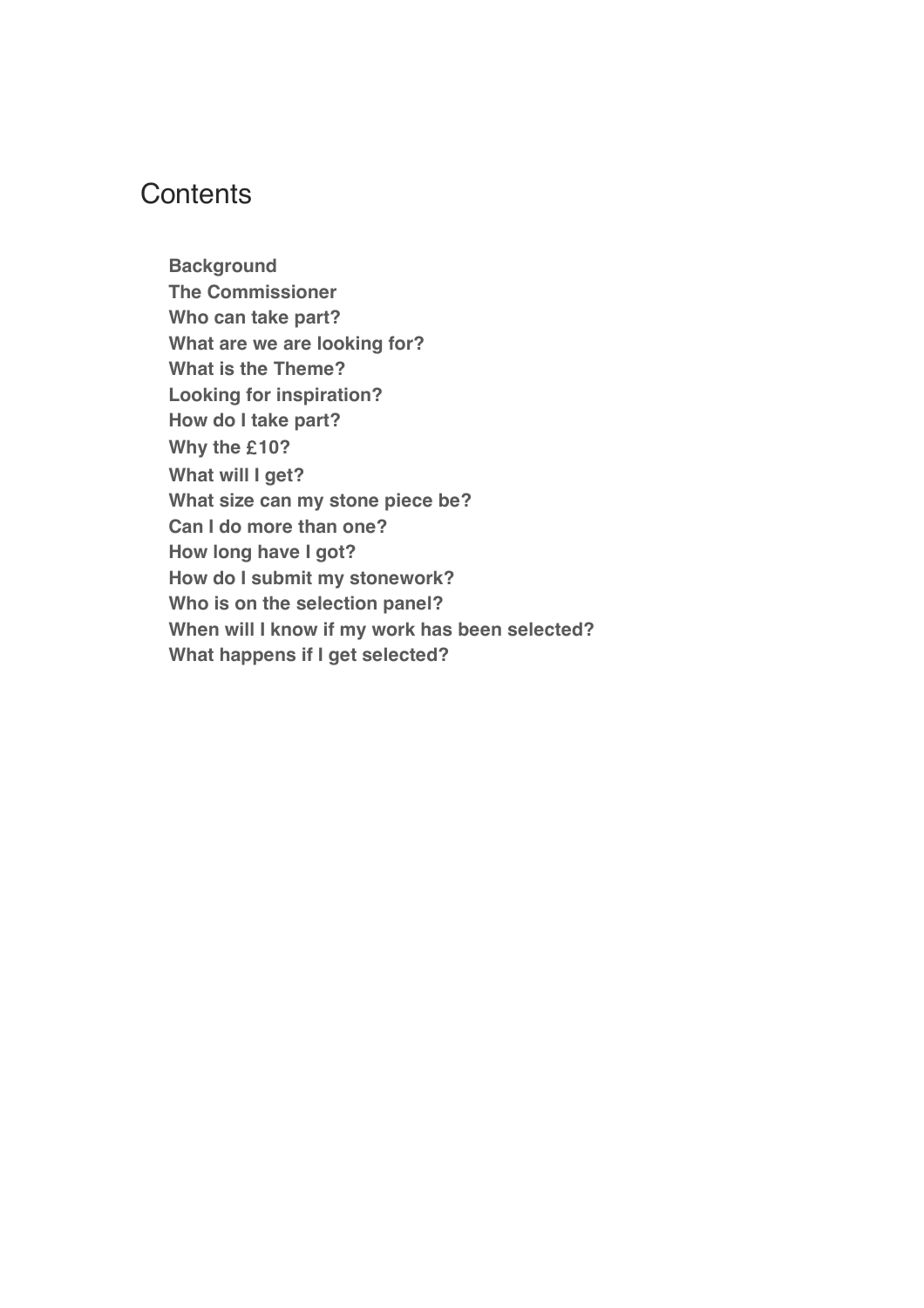#### **Background**

Bath Riverside is a major regeneration scheme in the world Heritage City of Bath undertaken by Crest Nicholson. The site will comprise mixed housing and landscaped parkland. The location has an industrial heritage that included Stothert and Pitt (link) who exported cranes around the world.

A significant part of Bath's identity is the Bath stone, masonry and stone carving.

In recognition of this Crest Nicholson is working with the Bath Stone Group and City of Bath College, Construction Skills centre to offer anyone the opportunity to create a stone element that could be incorporated into the landscape of Bath Riverside.

Bath Stone Group has generously agreed to sponsor the arts strategy with the provision of stone from their local mine.

The landscaped walls are significant defining features of the development and consist of irregular stone. The random sense of the stonework will host artistic elements that delight, surprise and intrigue, thereby making a connection with historical Bath in a contemporary way. The stone elements will be practical, intimate and engaging and an opportunity for anyone to get a piece of art work included into the fabric of Bath.

The Commissioner Crest Nicholson

www.crestnicholson.com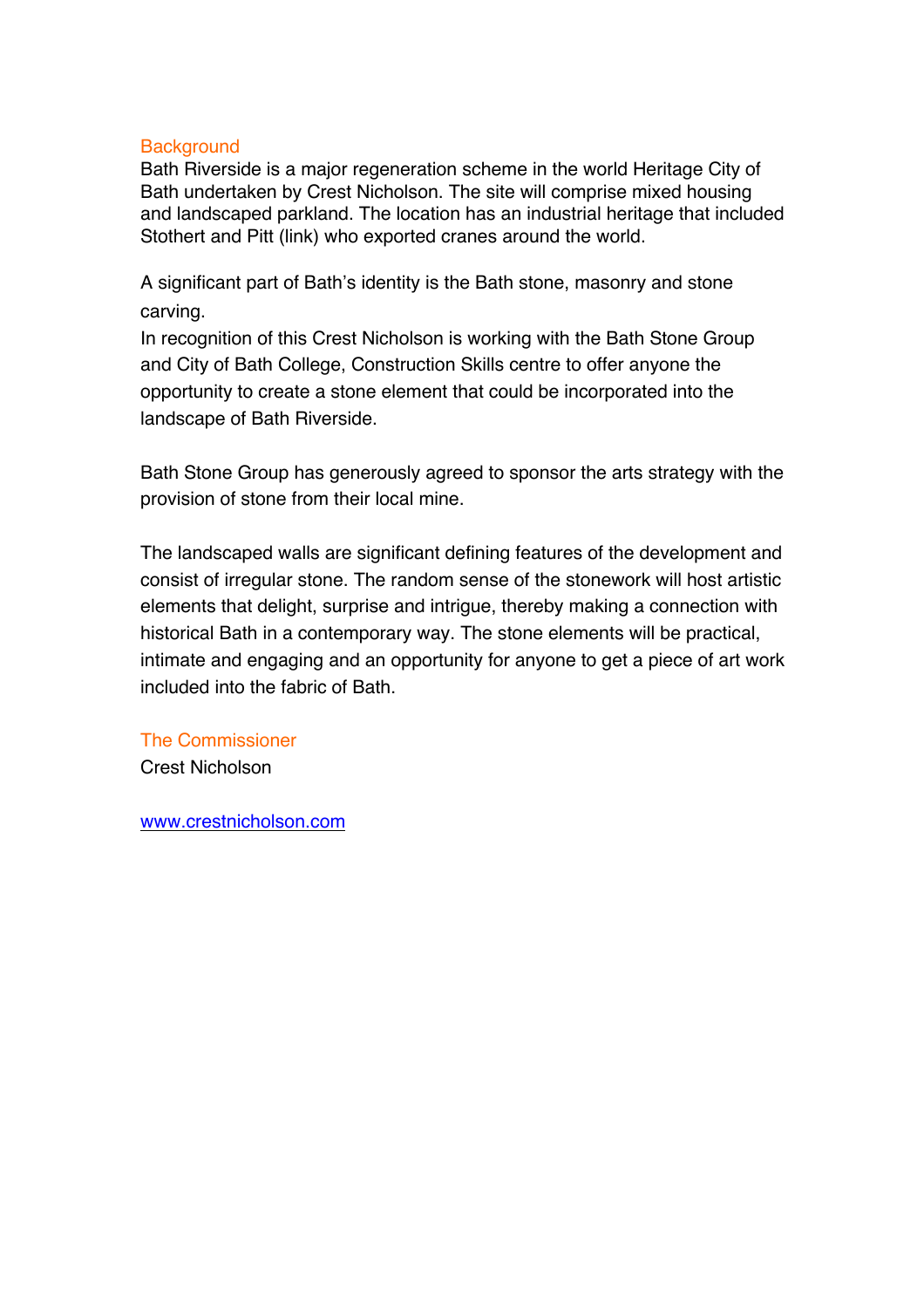#### Who can take part?

Anyone, any age, any level of skill, anyone. You can. Yes anyone.

#### What is it we are looking for?

Bath stone rubble is being incorporated across the site and we are looking to introduce small, contemporary, carved pieces of stone that provide elements of surprise and discovery. We want these stone elements to connect with the industrial heritage of the location and the arts strategy theme.

#### What is the Theme?

The Elements theme was inspired by the history of chemical production that arose on the Western Riverside site from the introduction of gas power to Bath; the sustainable concerns of Crest Nicholson for the environment; and the combination of architectural, landscape and art components. Elements embraces the historical depth and the significance of the location. Elements reflects the varied characteristics and communities that contribute to the nature of Bath. Elements signifies the contemporary scheme but helps integrate its identity as being part of Bath, connected to its local materials, processes, artists.

The stone elements included into Bath Riverside will become part of the art trail that is planned for the site.

Stone Carved Elements Partners

Crest Nicholson Bath Stone Group City of Bath College Bath and North East Somerset Council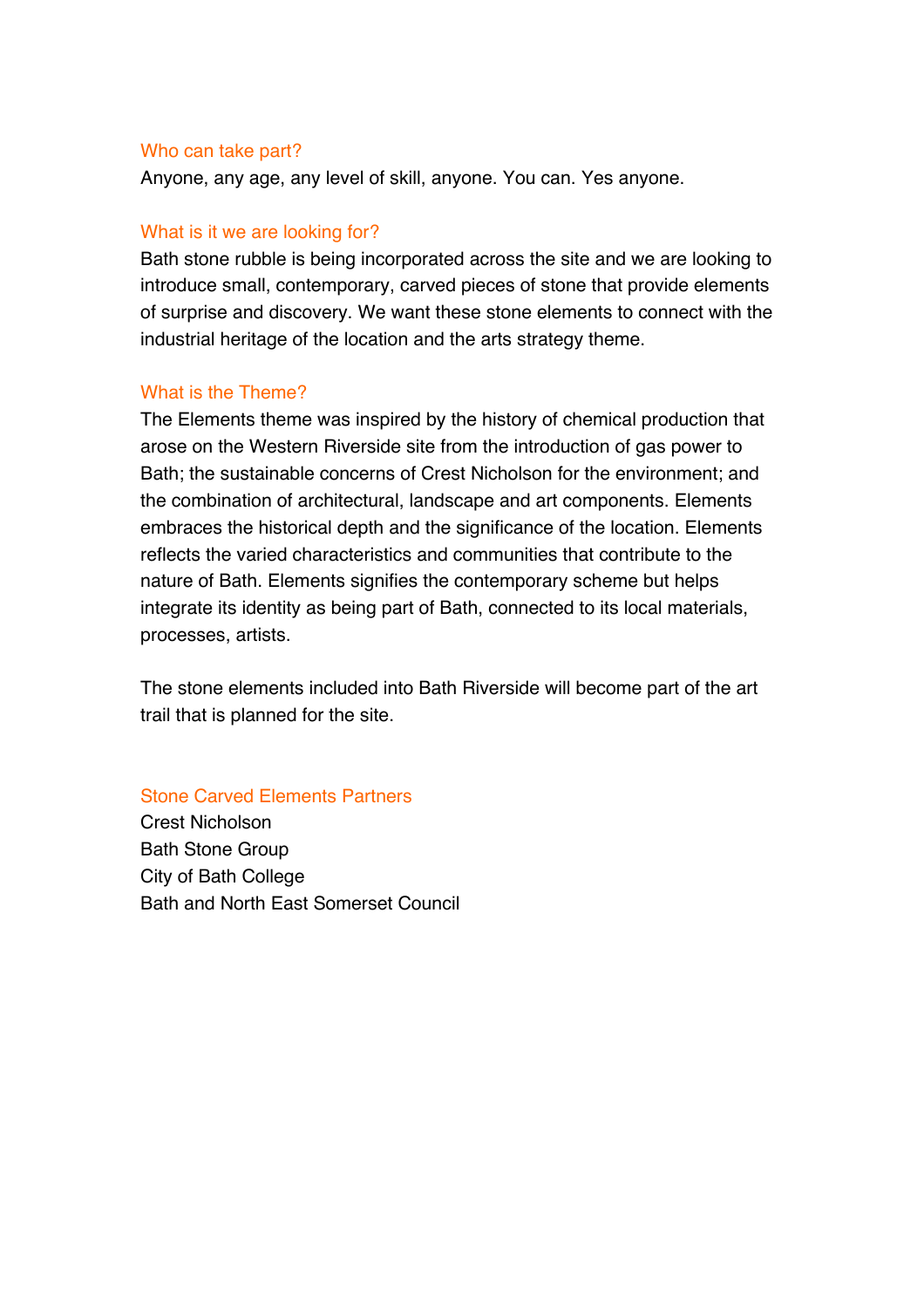#### Looking for Inspiration?

For inspiration please look at the fine examples around Bath



and visit : the Museum of Bath at Work http://www.bath-at-work.org.uk/ The Building of Bath Collection http://www.bath-preservationtrust.org.uk/?id=4

Elements definitions:

- 1. A fundamental, essential, or irreducible constituent of a composite entity.
- 2. Elements. The basic principles of a subject.
- 3. Mathematics. a member of a set.
- 4. Chemistry & Physics: Elements cannot be reduced to simpler substances
- by normal chemical means. The building blocks of everything.
- 5. One of four substances: earth, air, fire, or water, formerly regarded as a fundamental constituent of the universe.
- 6. Electricity: the elements of a power circuit.
- 7. The forces that constitute the weather.
- 8. An environment naturally suited to, or associated with an individual: *She is*
- *in her element when organising.*
- 9. A distinct group within a larger community: *the artistic element on campus.*
- 10. Elements: spiritual.

*Be adventurous*…*have a go.*

#### How do I take part?

Complete the registration form and take this along with £10.00 to the construction skills centre.

Monday 10.00AM - 15.00PM, Wednesday 10.00AM - 15.00PM

Construction Skills Centre City of Bath College, Westmoreland Station Road, Bath, BA2 3HQ Tel: +44(0)1225 328839/84 http://g.co/maps/93pqb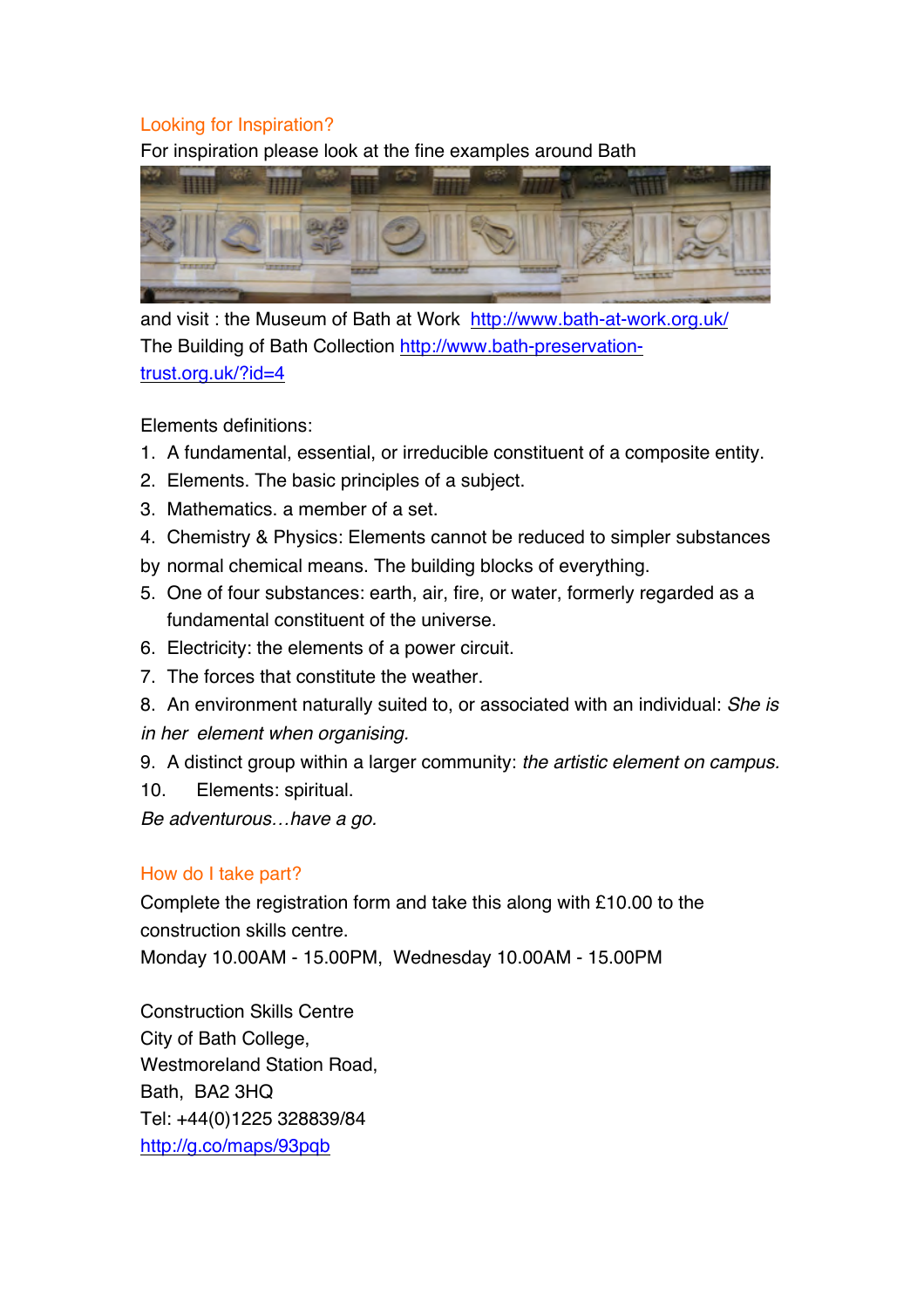The signed registration form grants Crest Nicholson and B&NES with the consent to use at their discretion the works submitted.

#### Why the £10?

The £10 will go to a community art fund that will assist with the provision of high quality visual arts for the Bath community. The £10 will help you decide whether you are serious about having a go.

#### What will I get?

The opportunity to have a piece of your work permanently incorporated into the fabric of the historical development at Bath Riverside. You will be able to choose from a selection of different sizes of Bath stone blocks.: *Please note that we strongly advise that you use the correct safety equipment when working with stone. Dust mask or respirator, goggles to protect the eyes, work gloves, protective footwear and ear protectors if using power tools.*

Power tools are not necessary for carving stone and only use them if *experienced or under appropriate supervision.*

*There are numerous suppliers of stone carving equipment that can be found on the internet.*

*If you have any concerns or doubts about what equipment to use please consult with the Construction Skills centre when collecting the stone. If you are new to carving stone then this is a great opportunity to sign up for the excellent courses available at the City of Bath College construction skills centre. They are a world class centre of knowledge and skills right on your doorstep*. http://www.citybathcoll.ac.uk/

#### What size can my stone piece be?

There are set sizes to choose from and these are: 100mm deep, coursed in the following heights: 65mm, 90mm, 115mm,140mm and 215mm. We will not accept work larger than 215mm.

*Please bear in mind the more substantial the block the more prominent the work could potentially be and because of this the selection panel will have to give extra consideration as to whether the work warrants inclusion and where it might possibly be located. If you are confident of your ideas and ability to produce work that will win over the selection panel then by all means go for the bigger pieces. The smaller pieces have the potential to be discreet, delightful, discoverable works that could be introduced into surprising places.*